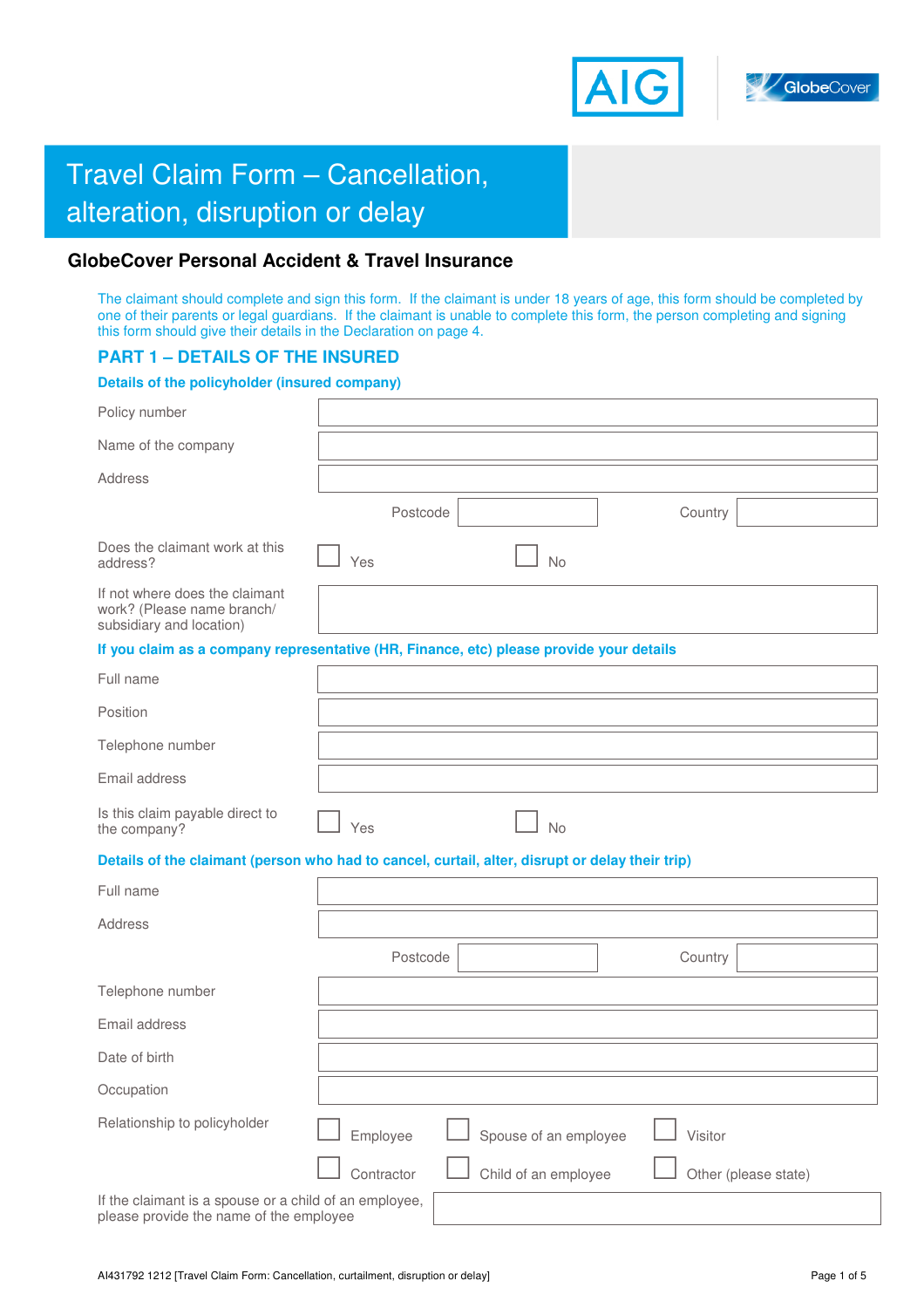# **PART 2 – DETAILS OF THE CLAIM**

# **Details of the trip**  Travel destination Travel and Towns Towns Towns Towns Towns Towns Towns Towns Towns Towns Towns Towns Towns To Scheduled dates of the trip From To Travel order number (if applicable) Reason for travel **CO** Business trip **CO** Leisure **CO** Long term secondment Country where loss occurred **Please complete the sections which apply: A. Details of cancellation (if applicable)** Reason for cancellation, eg strike, weather, employee resigned, illness (If illness, please also fill in section D) Total cost of trip Date Travel Agent/Tour Operator/ Airline notified of cancellation (if applicable) What refund, if any, has been made or to be made to you by your Travel Agent/ Tour Operator/ Airline?

What is the amount of your claim?

#### **B. Details of curtailment or alteration (if applicable)**

| Reason for curtailment or<br>alteration of the trip eg weather,<br>employee resigned, illness (If illness,<br>please also fill in section D) |                        |                    |  |
|----------------------------------------------------------------------------------------------------------------------------------------------|------------------------|--------------------|--|
|                                                                                                                                              | Date returned home     | Total cost of trip |  |
| Date Travel Agent/Tour Operator/<br>Airline notified of curtailment or<br>alteration (if applicable)                                         |                        |                    |  |
| What refund, if any, has been<br>made to you by your Travel Agent/<br>Tour Operator/Airline?                                                 |                        |                    |  |
| What is the amount of your claim?                                                                                                            |                        |                    |  |
| C. Details of travel delay (if applicable)                                                                                                   |                        |                    |  |
|                                                                                                                                              | Date of delay          |                    |  |
| Departure details                                                                                                                            | Original date and time | New date and time  |  |
| Reason for delay                                                                                                                             |                        |                    |  |
| Departing airport, station or port<br>(or transit airport, station or port if<br>delay occurred in transit)                                  |                        |                    |  |
| Flight /Train/Ship number                                                                                                                    |                        |                    |  |
| Flight/Train/Ship operator                                                                                                                   |                        |                    |  |
| Total time delayed at airport, port<br>or station (days, hours)                                                                              |                        |                    |  |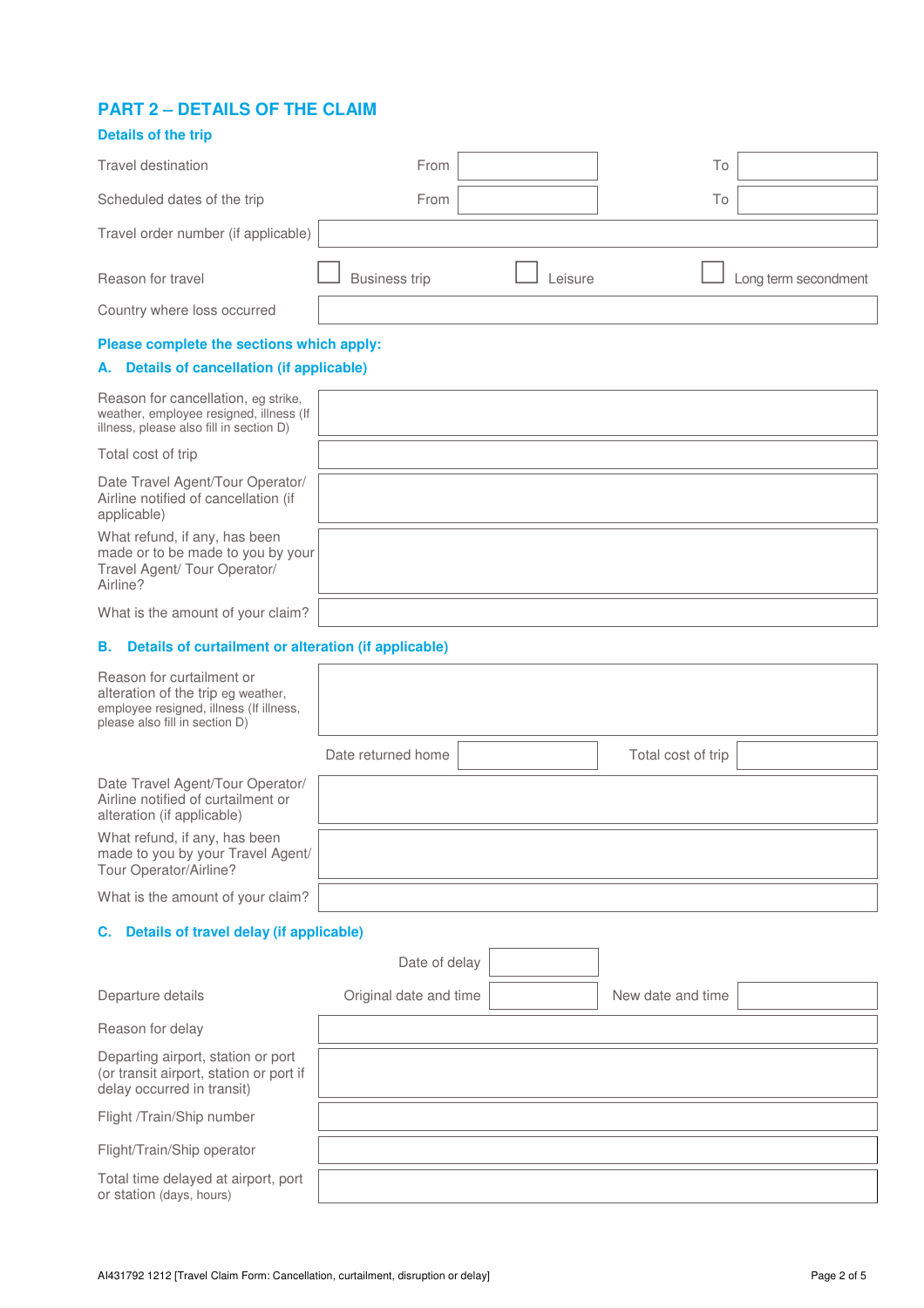### **D. Details of illness or injury which prevented you from travelling or caused travel alteration (if applicable)**

| Injury or illness contracted                                                                                                        | Date                 |           | Time |  |
|-------------------------------------------------------------------------------------------------------------------------------------|----------------------|-----------|------|--|
| Place of injury or illness                                                                                                          |                      |           |      |  |
| Nature of injury or illness                                                                                                         |                      |           |      |  |
| How was the injury sustained or<br>the illness contracted?                                                                          |                      |           |      |  |
| Have you had the same<br>illness/condition before?                                                                                  | Yes                  | <b>No</b> |      |  |
| If 'yes', provide dates                                                                                                             |                      |           |      |  |
| Address and contact details of<br>qualified medical professional<br>who confirmed you can't travel or<br>have to alter travel plans |                      |           |      |  |
| Was the Assistance Company<br>contacted?                                                                                            | Yes                  | No        |      |  |
| If 'yes', give details and reference<br>number                                                                                      |                      |           |      |  |
| Does another company insure<br>the expenses you're claiming?                                                                        | Yes                  | No        |      |  |
| If 'yes', give details                                                                                                              |                      |           |      |  |
| <b>PART 3 - PAYMENT DETAILS</b>                                                                                                     |                      |           |      |  |
| Please complete if a payment may be due                                                                                             |                      |           |      |  |
| Do you require                                                                                                                      | <b>Bank transfer</b> | Cheque    |      |  |
| If cheque, make payment to                                                                                                          |                      |           |      |  |
| If bank transfer                                                                                                                    |                      |           |      |  |
| Name of account holder                                                                                                              |                      |           |      |  |
| Name of the bank                                                                                                                    |                      |           |      |  |
| Address of the bank                                                                                                                 |                      |           |      |  |
| Account number                                                                                                                      |                      |           |      |  |
| Sort code (UK only)                                                                                                                 |                      |           |      |  |
| For international transfers only (outside UK)                                                                                       |                      |           |      |  |

# IBAN (International bank account number) SWIFT/IBC Code | Account currency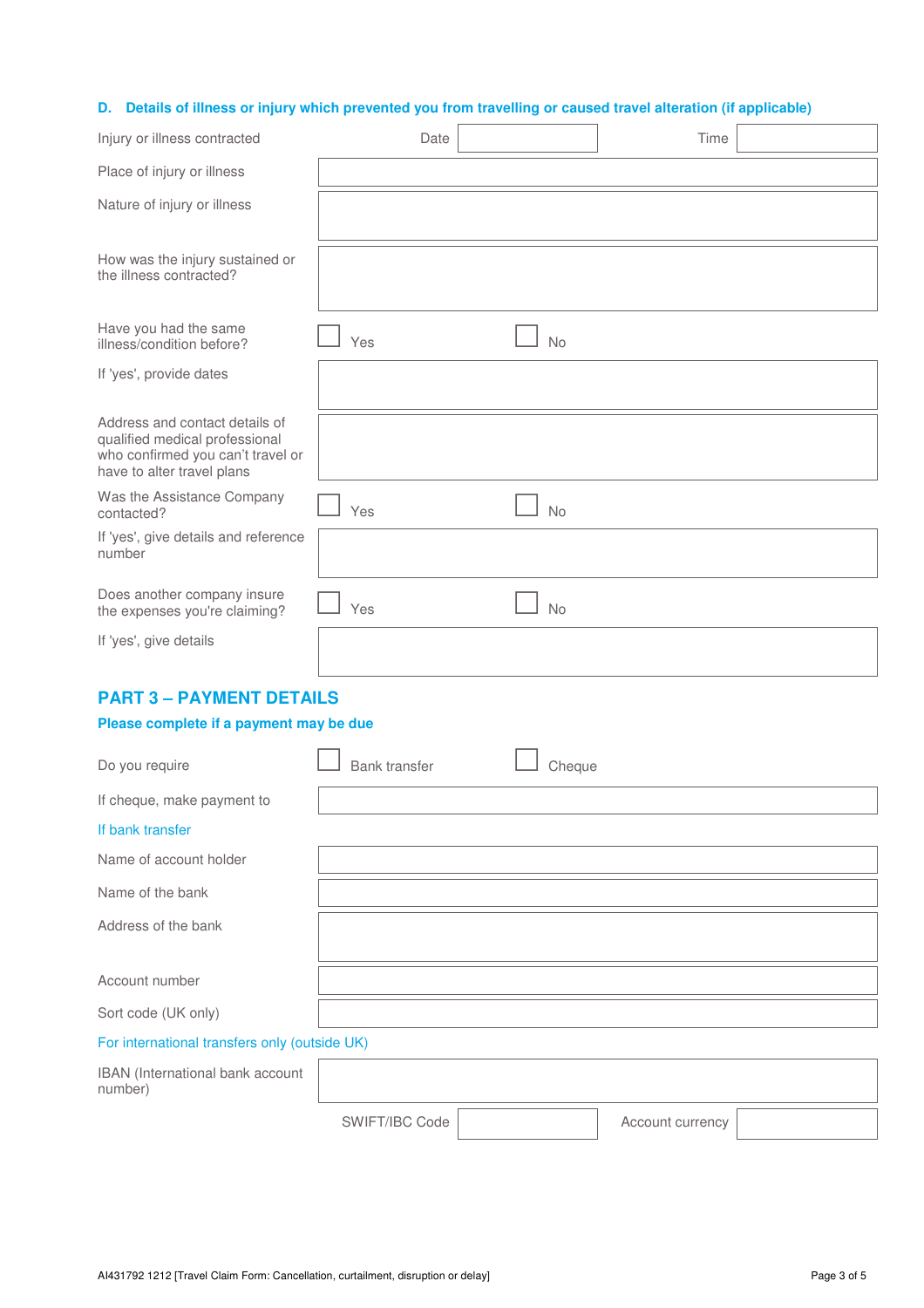# **PART 4 - HOW WE USE PERSONAL INFORMATION**

We are committed to protecting the privacy of customers, claimants and other business contacts.

"**Personal Information**" identifies and relates to you or other individuals (e.g. your dependants). By providing Personal Information you give permission for its use as described below. If you provide Personal Information about another individual, you confirm that you are authorised to provide it for use as described below.

The types of Personal Information we may collect and why - Depending on our relationship with you, Personal Information collected may include: identification and contact information, payment card and bank account, credit reference and scoring information, sensitive information about health or medical condition, and other Personal Information provided by you. Personal Information may be used for the following purposes:

- Insurance administration, e.g. communications, claims processing and payment
- Decision-making on provision of insurance cover and payment plan eligibility
- Assistance and advice on medical and travel matters
- Management and audit of our business operations
- Prevention, detection and investigation of crime, e.g. fraud and money laundering
- Establishment and defence of legal rights
- Legal and regulatory compliance, including compliance with laws outside your country of residence
- Monitoring and recording of telephone calls for quality, training and security purposes

provide any personal information about another person without that person's permission.

– Marketing, market research and analysis

To opt-out of marketing communications contact us by e-mail at: **marketing.uk@aig.com** or by writing to: **Head of Marketing, 58 Fenchurch Street, London EC3M 4 AB, United Kingdom**. If you opt-out we may still send you other important communications, e.g. communications relating to administration of your insurance policy or claim.

**Sharing of Personal Information -** For the above purposes Personal Information may be shared with our group companies, brokers and other distribution parties, insurers and reinsurers, credit reference agencies, healthcare professionals and other service providers. Personal Information will be shared with other third parties (including government authorities) if required by law. Personal information (including details of injuries) may be recorded on claims registers shared with other insurers. We are required to register all third party claims for compensation relating to bodily injury to workers' compensation boards. We may search these registers to detect and prevent fraud or to validate your claims history or that of any other person or property likely to be involved in the policy or claim. Personal Information may be shared with prospective purchasers and purchasers, and transferred upon a sale of our company or transfer of business assets.

**International transfer -** Due to the global nature of our business Personal Information may be transferred to parties located in other countries, including the United States and other countries with different data protection laws than in your country of residence.

**Security and retention of Personal Information** – Appropriate legal and security measures are used to protect Personal Information. Our service providers are also selected carefully and required to use appropriate protective measures. Personal information will be retained for the period necessary to fulfil the purposes described above.

**Requests or questions -** To request access or correct inaccurate Personal Information, or to request the deletion or suppression of Personal Information, or object to its use, please e-mail: DataProtectionOfficer@aig.com or write to Data Protection Officer, Legal Department, AIG Europe Limited, The AIG Building, 58 Fenchurch Street, London EC3M 4AB. More details about our use of Personal Information can be found in our full Privacy Policy at http://www.aig.com/\_2538\_371879.html or you may request a copy using the contact details above.

# **PART 5 - DECLARATION**

Relationship to claimant

I declare that the whole of the statements made and any other supplementary statements forming part of this claim are true in every respect and understand that a false declaration may invalidate my claim and could result in prosecution. I give permission for my personal information to be used and shared in the ways described above. I confirm that I will not

| Signed                                                          |  |
|-----------------------------------------------------------------|--|
|                                                                 |  |
| Date                                                            |  |
|                                                                 |  |
| Details of the person completing the form (if not the claimant) |  |
|                                                                 |  |
|                                                                 |  |
|                                                                 |  |
|                                                                 |  |
| Full name                                                       |  |
| Telephone                                                       |  |

AI431792 1212 [Travel Claim Form: Cancellation, curtailment, disruption or delay] Page 4 of 5